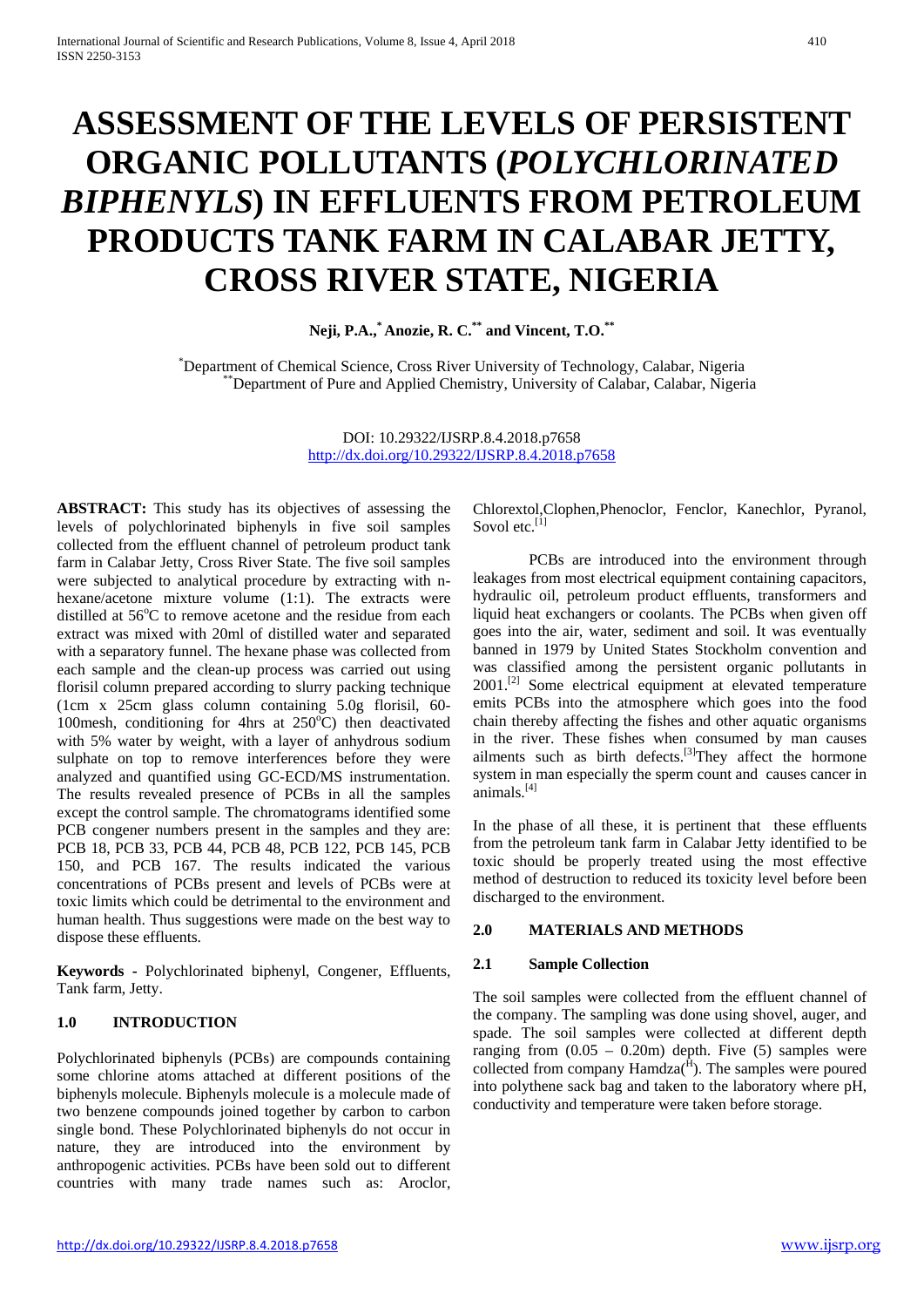

# **2.2 Sample preparation**

The samples were air dried for a period of two months and all foreign materials such as leaves, sticks and stones were removed in the process. The samples were then crushed with pestle and mortar, sieved to a fine powder using a sieve with aperture 100micron.

#### **2.3 Extraction process**

100g of each sample was weighed into a sample bottle and 100ml mixture of n-hexane: acetone, 1:1 (v/v) was added for batch extraction. The mixture was allowed to stay for 24hrs after which decantation was carried out. The liquid was filtered into a round bottom flask and was distilled to a temperature of 56°C to remove all acetone present. The residue was collected and poured into a separating funnel. 20ml of distilled water was poured into the separating funnel. The mixture was shaken thoroughly and allowed to settle in phases (Hexane/ Water phase). The hexane phase was collected in vial bottles for gas chromatography and mass spectrometry analyses. The procedure was repeated four times for the five samples.

#### **2.4 Gas chromatography clean-up process**

The samples were allowed to evaporate to dryness in air then dissolved in 1-2ml of hexane. The elution was done with 50ml n-hexane through florisil column prepared according to slurry packing technique (1cm x 25cm glass containing 5.0g florisil,  $60-100$ mesh, conditioning for 4hrs at  $250^{\circ}$ C) then deactivated with 5% water by weight, with a layer of anhydrous sodium sulphate on top, and rinsed with 50ml n-hexane before use. The fraction obtained was then used for G-C analysis.<sup>[5]</sup>

#### **2.5 GC – ECD/ MASS SPECTROMETRY (Hewlett Packard 6890).**

The GC equipment with Ni electron capture detector (ECD) having DB – XLB fused silica capillary column(60m x 0.25m, 0.25um thickness) at 50KPa pressure was used. Helium gas of very high purity was used as the carrier gas at 54.4ml/min. Following the injection, the GC temperature was initially set at 60°C for 1min, then temperature was programmed to 140°C at 10°C/min, at 0.9°C/min to 220°C/min and at 5°C/min to 290°C (hold for 15mins). Identification of the PCB ion peaks were based on the retention time relative to the Internal Standard

and their relative abundances of the ions monitored. The mass spectrometry connected to the GC gives the qualification by comparing the integrated ions current response of the target ions to those of the internal standard and their relative abundances of the ions monitored.

# **3.0 RESULTS**

The five samples show variation in temperature, pH, conductivity and appearance as seen in Table 1, the samples except the control sample  $5<sup>H</sup>$  have the presence of polychlorinated biphenyl compounds with various retention time and concentration as shown in Figures 1-5 and Tables 2- 6.



Figure 1: GC/MS chromatogram of sample  $1<sup>H</sup>$ 



Figure 2: GC/MS Chromatogram of sample  $2<sup>H</sup>$ 



Figure 3: GC/MS chromatogram of sample  $3<sup>H</sup>$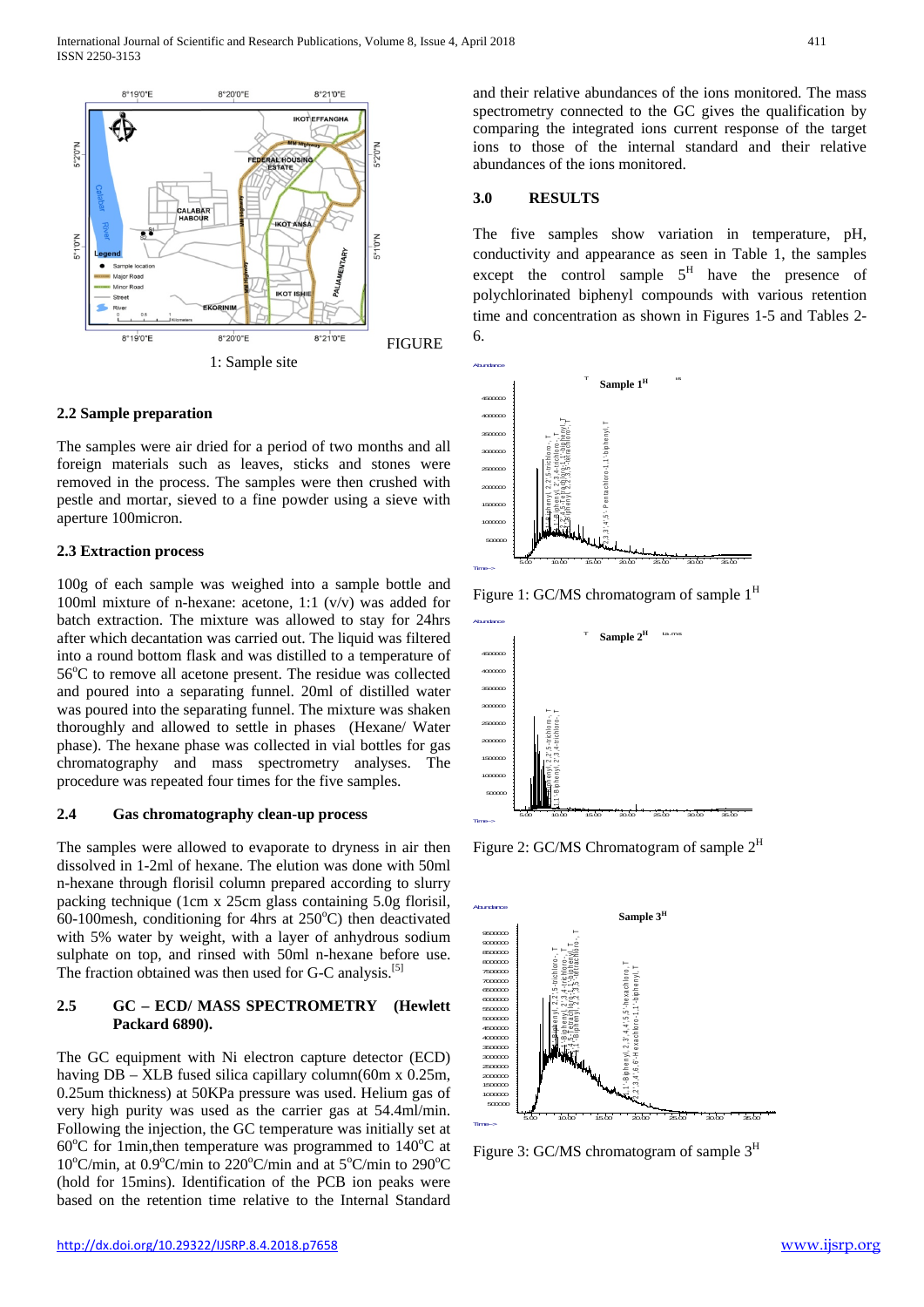International Journal of Scientific and Research Publications, Volume 8, Issue 4, April 2018 412 ISSN 2250-3153



Figure 4: GC/MS chromatogram of sample  $4^H$  Figure 5: GC/MS \Chromatogram of control sample  $5^H$ 

Table 1: Physical properties of soil samples from company Hamdza(H)

| S/N <sub>0</sub> | <b>Sample Name</b> | Temperature $(^{\circ}C)$ | pН              | Conductivity $(\mu Scm^{-1})$ | Appearance   |
|------------------|--------------------|---------------------------|-----------------|-------------------------------|--------------|
|                  | Sample $1H$        | $27.9 \pm 0.10$           | $7.79 \pm 0.05$ | $1.10+0.06$                   | <b>Black</b> |
|                  | Sample $2H$        | $27.2 \pm 0.10$           | $7.79 \pm 0.03$ | $0.25 \pm 0.01$               | <b>Black</b> |
|                  | Sample $3H$        | $27.7 \pm 0.20$           | $7.53 \pm 0.03$ | $1.46 \pm 0.10$               | <b>Black</b> |
|                  | Sample $4H$        | $27.3 \pm 0.10$           | $7.72 \pm 0.01$ | $0.92 \pm 0.07$               | <b>Black</b> |
|                  | Sample $5H$        | $27.9 \pm 0.10$           | $7.69 \pm 0.02$ | $2.26 \pm 0.10$               | <b>Brown</b> |

| Table 2: GC-MS identified compounds in sample $2^H$ |  |  |  |  |  |  |  |
|-----------------------------------------------------|--|--|--|--|--|--|--|
|-----------------------------------------------------|--|--|--|--|--|--|--|

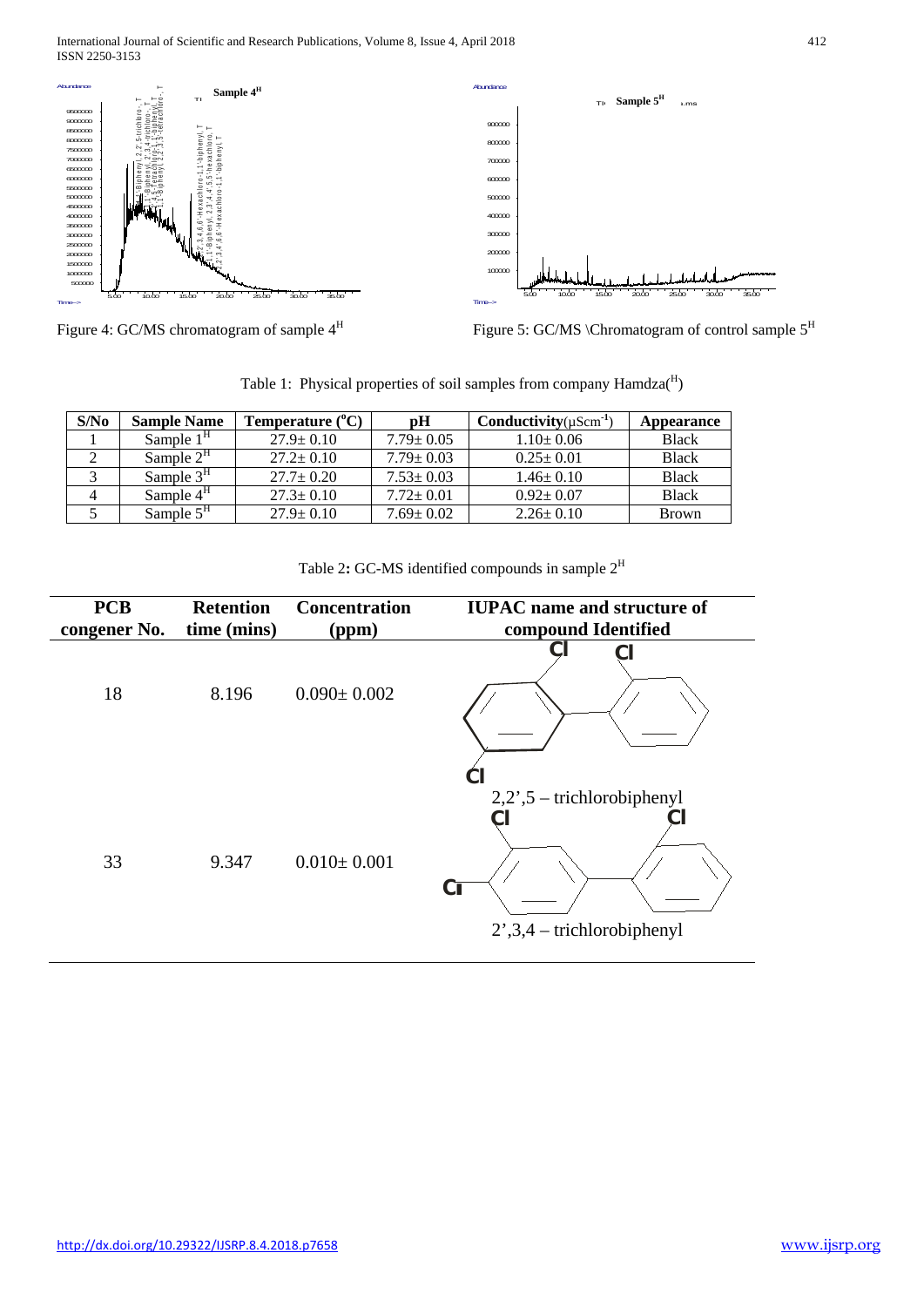| Table 3:GC-MS identified compounds in sample1 <sup>H</sup> |
|------------------------------------------------------------|
|------------------------------------------------------------|

| PCB congener No. |        | <b>Retention time (mins)</b> | <b>Concentration (ppm)</b> | <b>IUPAC</b> name and structure<br>of compound Identified             |
|------------------|--------|------------------------------|----------------------------|-----------------------------------------------------------------------|
| 18               |        | 8.156                        | 0.06                       | ÇI<br>СI<br>Œ<br>2,2',5 - trichlorobiphenyl                           |
| 33               |        | 9.352                        | 0.05                       | СI<br>CI<br>C <sub>I</sub><br>$2^{\prime}$ , 3, 4 - trichlorobiphenyl |
| $\sqrt{48}$      |        | 10.291                       | 0.13                       | СI<br>СI<br>C <sub>I</sub><br>СI                                      |
|                  |        |                              |                            | 2,2',4,5 - tetrachlorobiphenyl                                        |
|                  | $44\,$ | 11.035                       | 0.03                       | CI<br>СI<br>$2,2^{\prime},3,5^{\prime}$ – tetrachlorobiphenyl         |
|                  | 122    | 16.625                       | 0.02                       | СI<br><b>CI</b><br>$2,3,3',4',5'$ – pentachlorobiphenyl               |

| Table 4: GC-MS results in sample $5^H$ |  |  |  |  |
|----------------------------------------|--|--|--|--|
|----------------------------------------|--|--|--|--|

| <b>PCB</b>        | <b>Retention time</b> | <b>Concentration</b> (ppm) | <b>IUPAC</b> name and structure of compound identified |
|-------------------|-----------------------|----------------------------|--------------------------------------------------------|
| congener No.      | (mins)                |                            |                                                        |
| ND                | ND                    | ND                         | ND                                                     |
| ND: Not Detected. |                       |                            |                                                        |

Table 5:GC-MS identified compounds in Sample  $3^{\rm H}$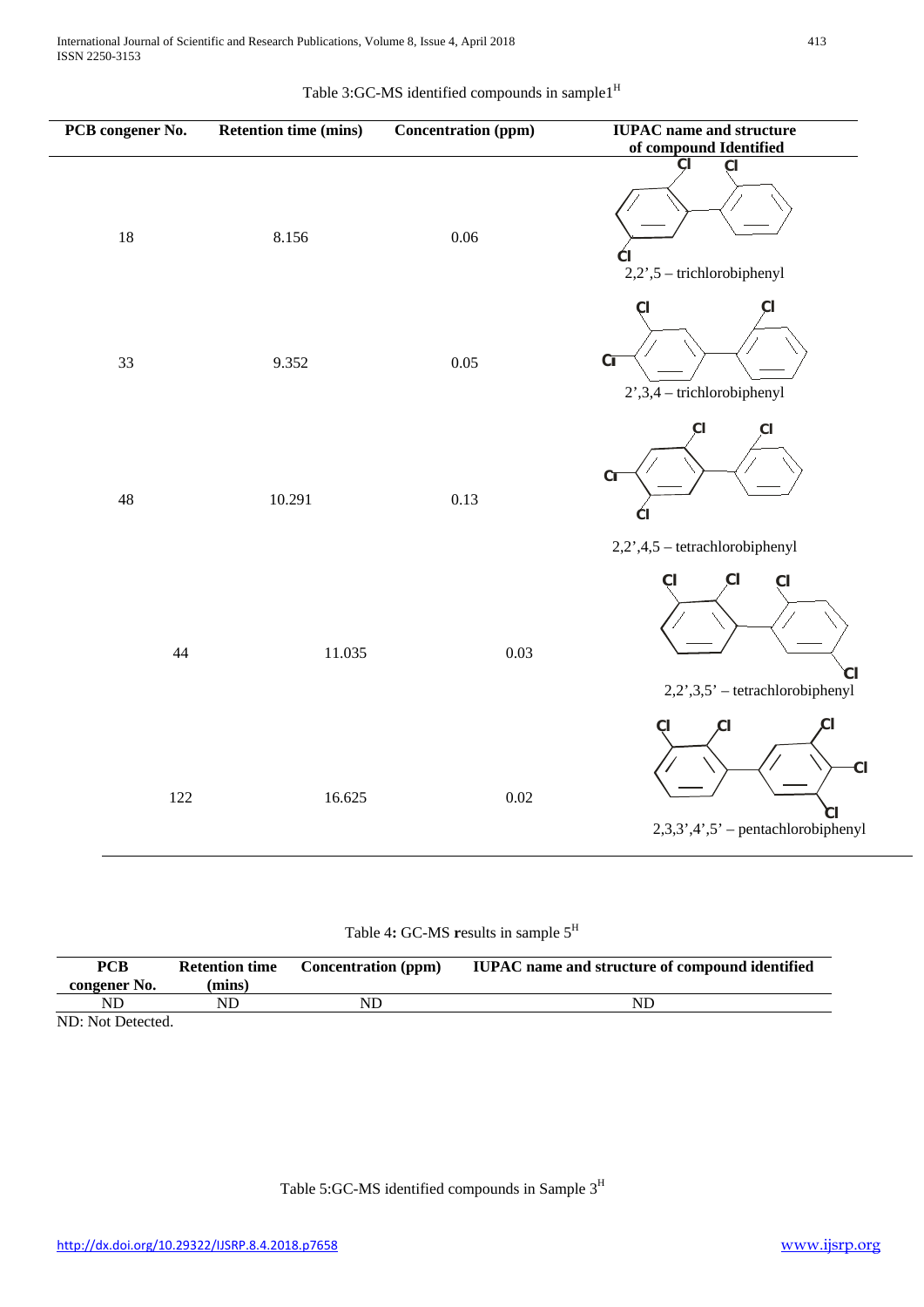| PCB congener<br>No. | <b>Retention time</b><br>(mins) | <b>Concentration (ppm)</b> | <b>IUPAC</b> name and structure of compound<br>identified                               |
|---------------------|---------------------------------|----------------------------|-----------------------------------------------------------------------------------------|
| $18\,$              | $8.180\,$                       | $0.610\pm0.002$            | $\overline{CI}$<br>C <sub>l</sub><br>$\mathsf{C}$<br>2,2',5 - trichlorobiphenyl         |
| 33                  | 9.393                           | $0.120 \pm 0.006$          | CI<br>Cl<br>C <sub>I</sub><br>$2^{\prime}$ , 3, 4 - trichlorobiphenyl                   |
| 48                  | 10.268                          | $0.100 \pm 0.004$          | C <sub>T</sub>                                                                          |
| 44                  | 11.018                          | $0.300 \pm 0.004$          | 2,2',4,5 - tetrachlorobiphenyl<br>CI<br>CI<br>СI                                        |
| 167                 | 17.758                          | $0.020\pm0.001$            | 2,2'3,5' - tetrachlorobiphenyl<br>ÇI<br>$\overline{c}$<br>$-c1$<br>$\alpha$<br>CI<br>СI |
| 150                 | 19.063                          | $0.020 \pm 0.001$          | $2,3',4,4',5,5'$ - hexachlorobiphenyl<br>CI<br>$\overline{c}$<br>$\mathcal{C}$ l<br>ĆI  |
|                     |                                 |                            | $2,2^{\prime},3,4^{\prime},6,6^{\prime}$ - hexachlorobiphenyl                           |

| <b>PCB</b><br>Congener<br>No. | <b>Retention time</b><br>(mins)                 | Concentration<br>(ppm) | <b>IUPAC</b> name and structure of compound identified |
|-------------------------------|-------------------------------------------------|------------------------|--------------------------------------------------------|
|                               | http://dx.doi.org/10.29322/IJSRP.8.4.2018.p7658 |                        | www.ijsrp.org                                          |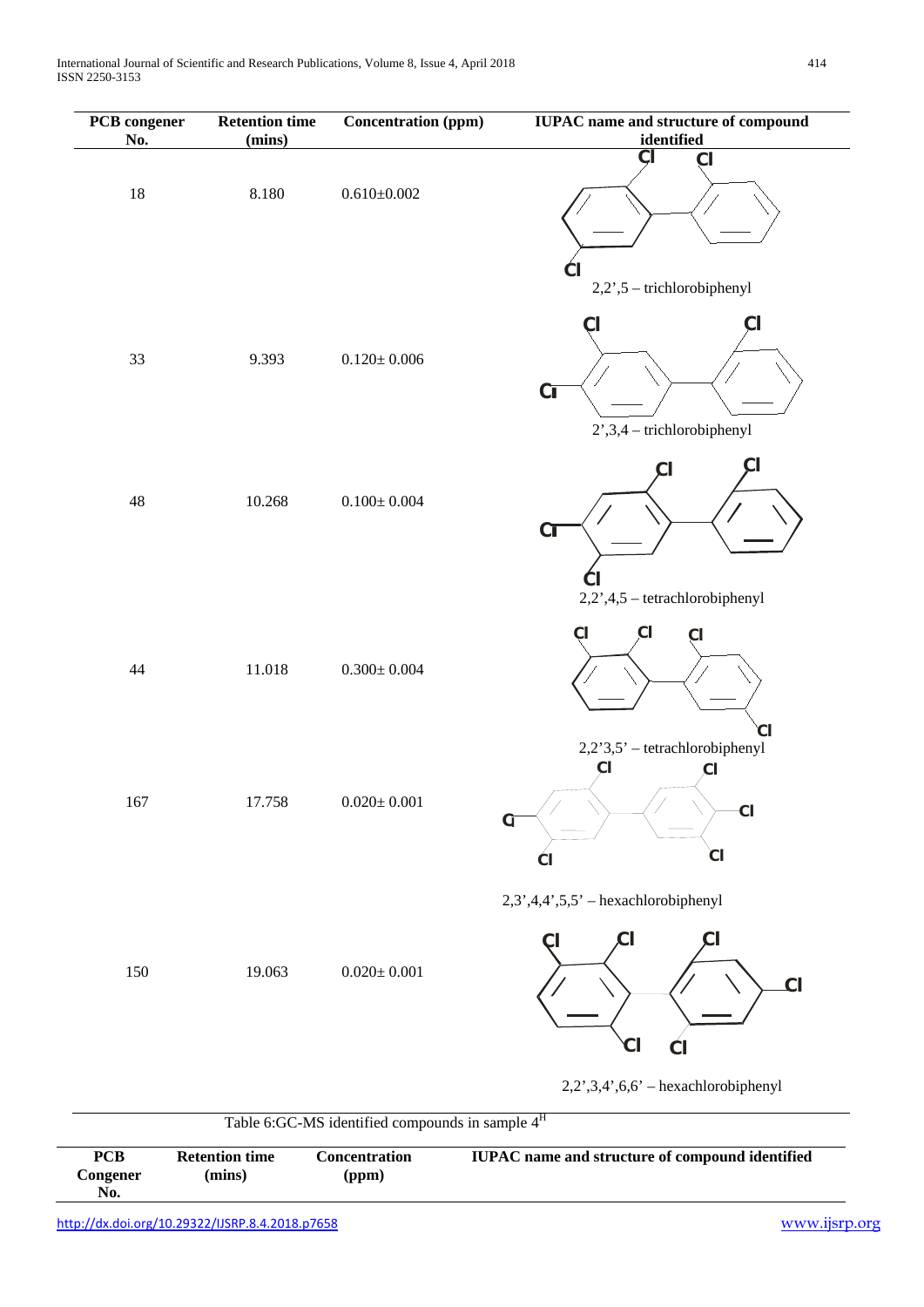

#### **4.0 DISCUSSION**

<http://dx.doi.org/10.29322/IJSRP.8.4.2018.p7658> [www.ijsrp.org](http://ijsrp.org/) The parameters in Table 1 show that the temperature of the five samples were between the range  $27.2 \pm 0.10^{\circ}$ C to  $27.9 \pm 0.10^{\circ}$ 0.10<sup>o</sup>C with a mean temperature of  $27.55 \pm 0.10$ <sup>o</sup>C. These temperature values were relatively the same as the room temperature on the day of sampling. The pH values tend

slightly to alkalinity and were between the range  $7.53 \pm 0.03$  to 7.79  $\pm$  0.05, this same range was reported by Moret<sup>[6]</sup> in sediments from Porto Marghera area. The electrical conductivity of four samples were very low except for control sample 5 which has a high value of  $2.96 \pm 0.10 \mu \text{Scm}^{-1}$ . These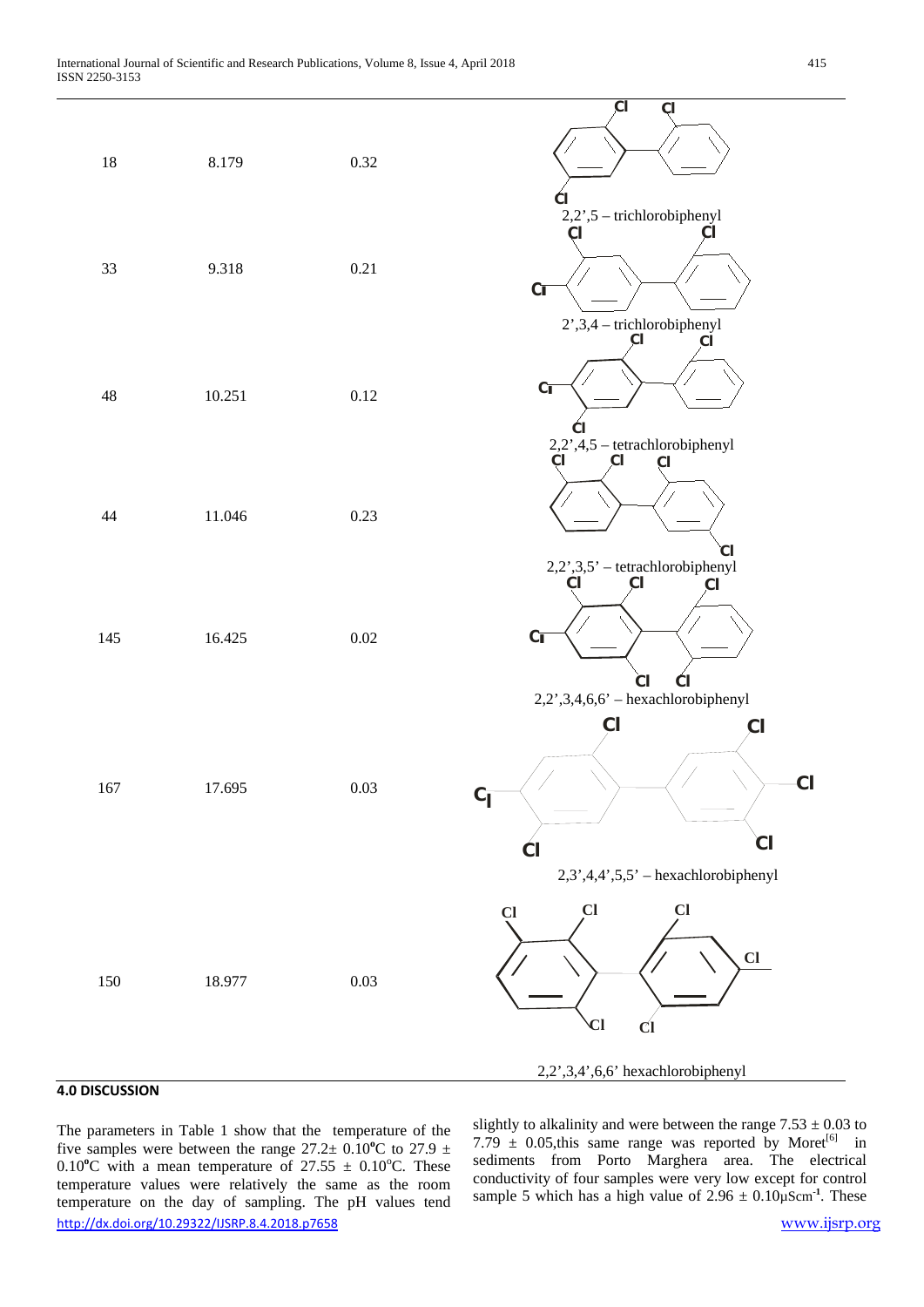low values in electrical conductivity validate one of the physical properties of PCBs having low electrical conductivity in nature. The dark colour observed may be as a result of the types of effluent discharge and also the presence of PCB, since the control sample was lighter in colour. GC-MS chromatogram in figure1-figure4 and table 2,3,5,and 6 results indicated the presence of PCB 18, PCB33, PCB 44, PCB 48, PCB 122, PCB 145, PCB 150 and PCB 167. In all the samples there were PCBs present except for sample  $5^{\text{H}}$ . The chromatogram for the control sample in figure 5 and result in table 4 has no identified PCB peak present in the sample .The identified PCBs have ortho-substituted congeners which had been reported by Simon to cause neurotoxic and immunotoxic diseases while the di-ortho substituted congeners, PCB 145 and PCB 150 interfere with intracellular signal transduction, and also leads to neurotoxicity.<sup>[7]</sup>It is also reported by Chauhau that ortho-substituted PCBs can disrupt the thyroid hormone movement by binding to transthyretin.<sup>[8]</sup>Other symptoms of PCBs include skin and ocular lesions, reduction in the levels of immune system, women affected with high concentration of PCBs also experience problem during their menstrual experience problem during their menstrual period.<sup>[9][10][11]</sup>Pregnant women exposed to PCBs before delivery gave birth to children with low cognitive ability, and motor sensory problems*.* [12][13][14] The International Agency for Research on Cancer (IARC) has grouped some PCBs such as the 3,3',4,4',5- pentachlorinated biphenyls as being carcinogenic to man<sup>[15]</sup> and this can be compared with the PCB 122 identified in this study. When people are exposed to these toxic PCB compounds, they cause a great retardation and damage in steroid and other reproductive hormone  $\frac{1}{\text{development}} \cdot \frac{\text{second}}{\text{16}[\frac{17}{17}][18]}$ 

#### **5.0 CONCLUSION**

The congener numbers present in the effluent samples; PCB 18, PCB33, PCB 44, PCB 48, PCB 122, PCB 145, PCB 150 and PCB 167 are toxic to man since the concentration identified is higher compared with 0.0005ppm EPA concentration of PCB limit for water. Proper treatment has to be taken in the disposal of the effluents from Calabar tank farm in Nigeria. Some of these treatment processes include; Incineration at very elevated temperature, proper mixing and extended residence time.<sup>[19]</sup>PCBs are chemically reduced or degraded toxically by addition of glycols and also organometallic compounds of sodium.<sup>[20]</sup>Microbial enzymes can also biodegrade soil contaminated with PCBs.<sup>[21]</sup>It is obvious that these effluents released into the environment in Calabar can be treated by degradation through various means so as to eliminate some of these ailments associated with PCBs, such as birth defect in man and hormonal imbalance and cancer in animals.<sup>[3][4]</sup>

#### **REFERENCES**

[1]Helsinki Commission, (2007). Voluntary report on implementation of the programme of work on marine and costal biological diversity. *Baltic Marine Environment Protection Commission,*1-101.

[2] Porta, M., Zumeta, E. (2002) Implementing the stockhelin Treaty on persistent Organic Pollutants Occupational and Environmental Medicines 59: 651-652

[3] Environmental Health (2009) Department of Public Health Division of Environmental Health.

[5] US EPA, 2010, Method 1668C; Chlorinated biphenyl cogeners in water, soil, sediments, biosolids and tissue,*Environmental Protection Agency* 16(3);110-115.

Agency for Toxic Substances and Disease Registry.Atlanta,GA. USA,

Department of Heaith and Human Services, Public Health Services.

[6]Moret I. Piazza R. Benedetti M. GamberooA.Barbante C.&Cescon P. (2001) Determination of Polychlorobiphenyls in Venice Lagoon sediments.*Chemosphere* 43,559 - 565.

[7] *Simon, Ted; Britt, Janice K.; James, Robert C. (2007). "Development of a neurotoxic equivalence scheme of relative potency for assessing the risk of PCB mixtures".Regulatory Toxicology and Pharmacology.48 (2): 148–170.*

[8] Chauhan, K; Kodavanti, PR; McKinney, JD (2000). "Assessing the Role of ortho-Substitution on Polychlorinated Biphenyl Binding to Transthyretin, a Thyroxine Transport Protein". Toxicology and Applied Pharmacology. **162** (1): 10–21.

[9]*Aoki, Y (2001). "Polychlorinated Biphenyls, PolychloronatedDibenzo-pdioxins, and Polychlorinated Dibenzofurans as Endocrine Disrupters—What We Have Learned from Yusho Disease".Environmental Research.86 (1): 2–11*

[10[\]Disease ID 8326](https://rarediseases.info.nih.gov/diseases/8326/disease) a[t NIH's](https://en.wikipedia.org/wiki/National_Institutes_of_Health) Office o[f Rare Diseases](https://en.wikipedia.org/wiki/Rare_disease)

[11]*["PCBBabyStudiesPart2".J](http://www.foxriverwatch.comwww.foxriverwatch.com/baby_studies_pcbs_2.html)une2016[.www.foxriverwatch.com](http://www.foxriverwatch.com/) Retrieved 9* 

[12]*Jacobson, Joseph L.; Jacobson, Sandra W., ( 1996). "Intellectual Impairment in Children Exposed to Polychlorinated Biphenyls in Utero". New England Journal of Medicine.335 (11): 783–789.* 

[13]*["Public Health Statement for PCBs".](http://www.atsdr.cdc.gov/PHS/PHS.asp?id=139&tid=26) Retrieved 9 June 2016.*

[14].*Stewart, Paul; Reihman, Jacqueline; Lonky, Edward; Darvill, T.; Pagano, James (2000). "Prenatal PCB exposure and neonatal behavioral assessment scale (NBAS) performance". Neurotoxicology and Teratology.22 (1): 21–29.*

[15] IARC (2009) ,International Agency for Research on Cancer (IARC Monographs on the Evaluation of Carcinogenic Risks to Humans, Vol. 100) [summary in Baan R et al.. A review of human carcinogens—Part F: Chemical agents and related occupations. *The Lancet Oncology*, 10(12):1143–1144.

[16] WHO (2002). Polychlorinated dibenzodioxins, polychlorinated dibenzofurans, and coplanar polychlorinated biphenyls. In: *Safety evaluation of certain food additives and contaminants*. Geneva, World Health Organization (WHO Food Additives Series, No. 48.

[17] IPCS (2003). *Polychlorinated biphenyls: Human health aspects*. Geneva, World Health Organization, International Programme on Chemical Safety (Concise International Chemical Assessment Document 55

[18] IPCS (1993). *Polychlorinated biphenyls and terphenyls*, 2nd ed. Geneva, World Health Organization, International Programme on Chemical Safety (Environmental Health Criteria 140.

[19] UNEP (2004). *Inventory of world-wide PCB destruction capacity*. Geneva, United Nations Environment Programme, UNEP Chemicals.

[20]*Woods, Sandra L.; Trobaugh, Darin J.; Carter, Kim J. (1999). "Polychlorinated Biphenyl Reductive Dechlorination by Vitamin B12s: Thermodynamics and Regiospecificity". Environmental Science & Technology.33 (6): 857–863.* 

[21] *De Windt .W, Aelterman .P, Verstraete .W, (2005). "Bioreductive deposition of palladium (0) nanoparticles on Shewanellaoneidensis with catalytic activity towards reductive dechlorination of polychlorinated biphenyls.".Environmental Microbiology.7 (3): 314–325*

#### **AUTHORS**

**First Author** – Neji, Peter Amba, ( Ph.D.), Cross River University of Technology, Calabar, Nigeria.